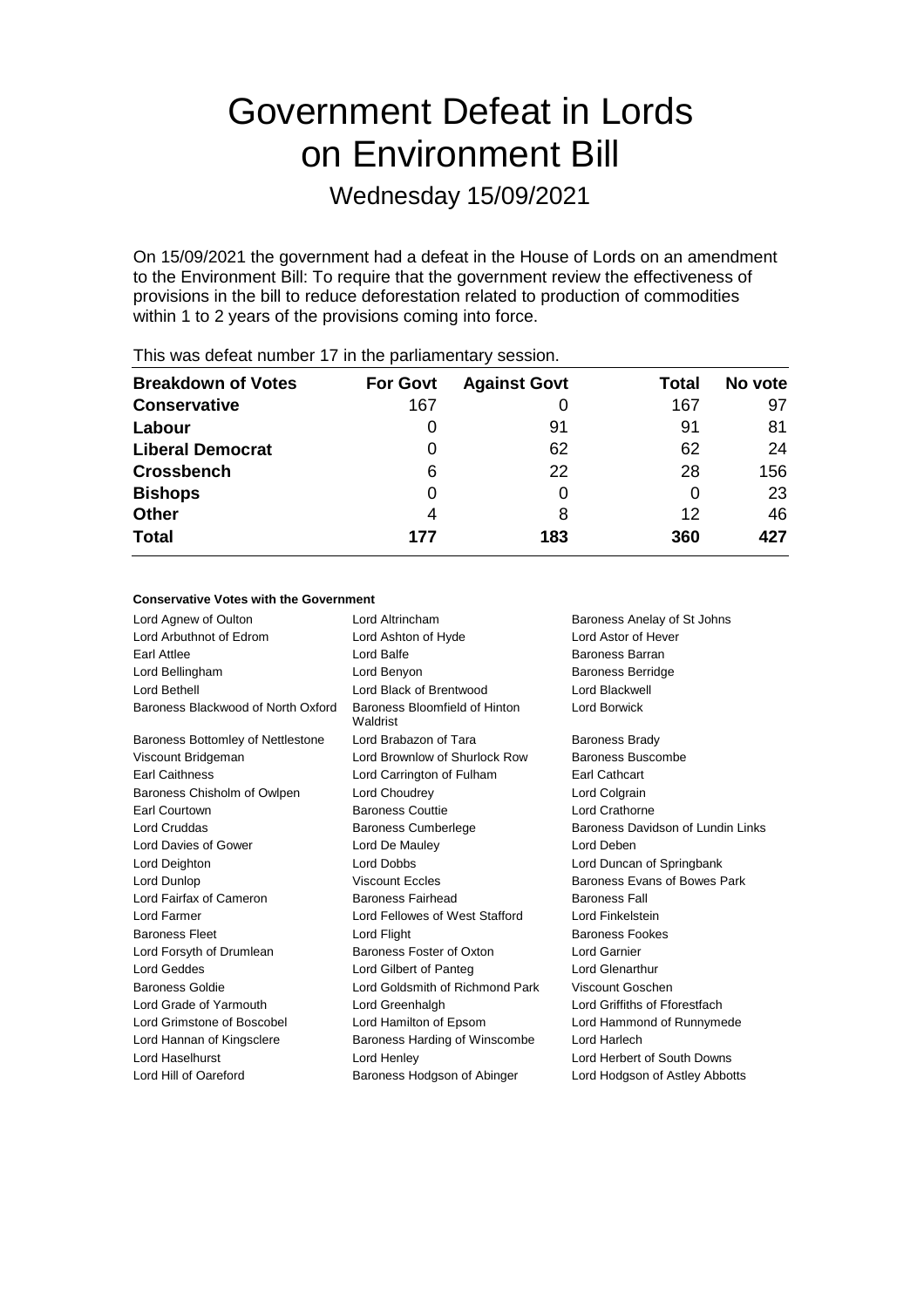Earl Howe Lord Howell of Guildford Lord Hunt of Wirral Baroness Jenkin of Kennington Lord Kamall Lord Keen of Elie Lord Kirkham Lord Kirkhope of Harrogate Lord Lamont of Lerwick Lord Lancaster of Kimbolton Lord Lang of Monkton Earl Leicester Lord Lexden **Lord Lilley** Lord Lilley **Communication** Earl Lindsay Lord Lingfield **Earl Liverpool** Earl Liverpool **Earl Lord Mackay of Clashfern** Lord Mancroft Baroness Manzoor Lord Marlesford Lord Maude of Horsham **Lord McColl of Dulwich Baroness McIntosh of Pickering** Lord McLoughlin **Lord Mendoza** Baroness Meyer Baroness Mobarik **Duke of Montrose** Baroness Morrissey **Baroness Morrissey** Lord Moylan Lord Moynihan Lord Naseby Baroness Neville-Jones Baroness Neville-Rolfe Baroness Nicholson of Winterbourne Baroness Noakes Lord Northbrook Lord Norton of Louth Lord O'Shaughnessy Lord Parkinson of Whitley Bay Lord Pickles Baroness Pidding Lord Porter of Spalding Lord Ranger Baroness Rawlings **Baroness Realists** Lord Reay **Baroness Redfern** Lord Ribeiro Viscount Ridley Lord Risby Lord Robathan Baroness Rock Baroness Sanderson of Welton Lord Sandhurst **Lord Sassoon** Baroness Sater Baroness Scott of Bybrook Baroness Seccombe Lord Selkirk of Douglas Lord Sharpe of Epsom Lord Sheikh Lord Sherbourne of Didsbury Baroness Shields Lord Shinkwin Lord Smith of Hindhead Lord Stewart of Dirleton Baroness Stowell of Beeston Lord Strathclyde Baroness Sugg 
and Lord Suri Cord Suri Cord Taylor of Holbeach Lord Trefgarne Lord True Lord Tugendhat Lord Udny-Lister **Baroness Vere of Norbiton** Baroness Verma Lord Wakeham **Lord Wei** Lord Wei **Lord Wharton of Yarm** Lord Whitby Lord Willetts Baroness Williams of Trafford Lord Young of Cookham Viscount Younger of Leckie

Lord Holmes of Richmond Baroness Hooper Correct Lord Horam

#### **Conservative Votes against the Government**

#### **Labour Votes with the Government**

### **Labour Votes against the Government**

Lord Anderson of Swansea **Baroness Andrews** Baroness Andrews Baroness Armstrong of Hill Top Lord Bach Lord Bassam of Brighton Lord Berkeley Baroness Blake of Leeds Lord Blunkett Lord Boateng Lord Boateng Lord Bradley **Lord Bragg Lord Brooke of Alverthorpe** Lord Bragg Lord Brooke of Alverthorpe Lord Browne of Ladyton Baroness Bryan of Partick Lord Campbell-Savours Lord Carter of Coles Baroness Chakrabarti Viscount Chandos Baroness Chapman of Darlington Baroness Cohen of Pimlico Lord Collins of Highbury Baroness Corston Baroness Crawley Lord Davies of Oldham Lord Davies of Brixton Baroness Donaghy Lord Donoughue Baroness Drake Lord Dubs Lord Elder Lord Faulkner of Worcester Lord Foulkes of Cumnock Baroness Golding Lord Grantchester Lord Griffiths of Burry Port Lord Grocott Viscount Hanworth Lord Harris of Haringey Lord Haworth Baroness Hayman of Ullock Baroness Hayter of Kentish Town Baroness Healy of Primrose Hill Lord Hendy **Baroness Henig** Baroness Henig Baroness Hilton of Eggardon Lord Howarth of Newport Lord Hunt of Kings Heath Baroness Jones of Whitchurch Lord Kennedy of Southwark Lord Khan of Burnley Lord Knight of Weymouth Baroness Lawrence of Clarendon Lord Layard Contract Lord Lord Liddle

Baroness Adams of Craigielea Lord Alli **Baroness Amos** Baroness Amos Lord Lipsey Baroness Mallalieu Lord Maxton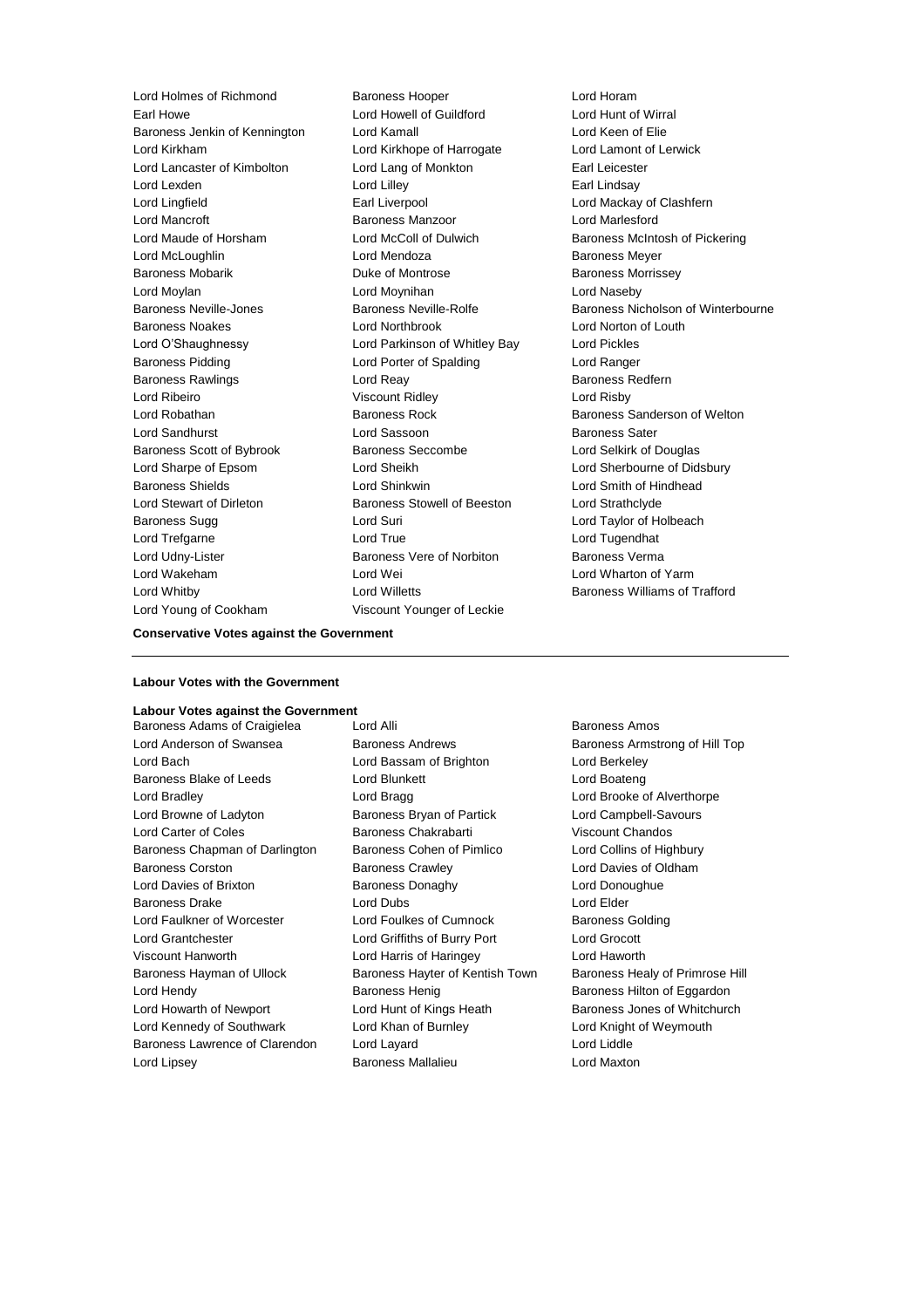Baroness Whitaker **Lord Whitty Lord Whitty Baroness Wilcox of Newport** Baroness Young of Old Scone

Lord McKenzie of Luton Lord McNicol of West Kilbride Baroness Morris of Yardley Baroness Osamor Lord Ponsonby of Shulbrede Baroness Primarolo Baroness Prosser **Baroness Ramsay of Cartvale** Baroness Rebuck Lord Rooker Lord Rosser Lord Sawyer Baroness Sherlock Baroness Smith of Basildon Lord Snape Viscount Stansgate **Baroness Taylor of Bolton** Baroness Thornton Lord Watson of Invergowrie **Lord Watts Baroness Wheeler** 

Lord McAvoy Baroness McDonagh Baroness McIntosh of Hudnall Lord Touhig **Lord Tunnicliffe** Baroness Warwick of Undercliffe

#### **Liberal Democrat Votes with the Government**

#### **Liberal Democrat Votes against the Government** Lord Addington Lord Alderdice Baroness Bakewell of Hardington

Baroness Bowles of Berkhamsted Baroness Brinton Lord Bruce of Bennachie Lord Burnett **Baroness Burt of Solihull** Lord Campbell of Pittenweem Lord Chidgey Lord Clement-Jones Lord Dholakia Baroness Featherstone **Lord Foster of Bath** Baroness Garden of Frognal Lord German **Baroness Grender** Baroness Hamwee Baroness Hamwee Baroness Harris of Richmond Baroness Humphreys Lord Hussain Baroness Hussein-Ece **Baroness** Janke Baroness Janke Baroness Jolly Baroness Kramer Lord Marks of Henley-on-Thames Lord McNally Baroness Miller of Chilthorne Domer Lord Newby Lord Cates Lord Paddick **Baroness Parminter** Baroness Parminter Baroness Pinnock Lord Purvis of Tweed Baroness Randerson Lord Razzall Lord Redesdale Lord Rennard Lord Roberts of Llandudno Lord Sharkey Baroness Sheehan Lord Shipley Baroness Smith of Newnham Lord Stoneham of Droxford Lord Storey Lord Strasburger Lord Stunell Baroness Suttie Lord Taverne Lord Teverson Lord Thomas of Gresford Baroness Thomas of Winchester Baroness Thornhill Lord Tope Baroness Tyler of Enfield Lord Tyler Lord Tyler Lord Wallace of Saltaire Baroness Walmsley **Lord Willis of Knaresborough** 

Baroness Barker **Lord Beith** Lord Beith Baroness Benjamin

Mandeville

### **Crossbench Votes with the Government**

### **Crossbench Votes against the Government**

Lord Brown of Eaton-under-Heywood Baroness Campbell of Surbiton Earl Clancarty Earl Courtenay of Devon **Baroness D'Souza** Baroness Falkner of Margravine Lord Greenway Lord Hannay of Chiswick Lord Harries of Pentregarth Lord Hastings of Scarisbrick Lord Hope of Craighead Lord Krebs Baroness Masham of Ilton **Baroness Meacher** Lord Ravensdale Lord Rowe-Beddoe **Lord Skidelsky** Baroness Watkins of Tavistock Duke of Wellington

Lord Best **Lord Boyce Baroness Boycott Baroness Boycott** 

Lord Carrington Lord Londesborough Lord Mawson Lord Powell of Bayswater

#### **Bishop Votes with the Government**

**Bishop Votes against the Government**